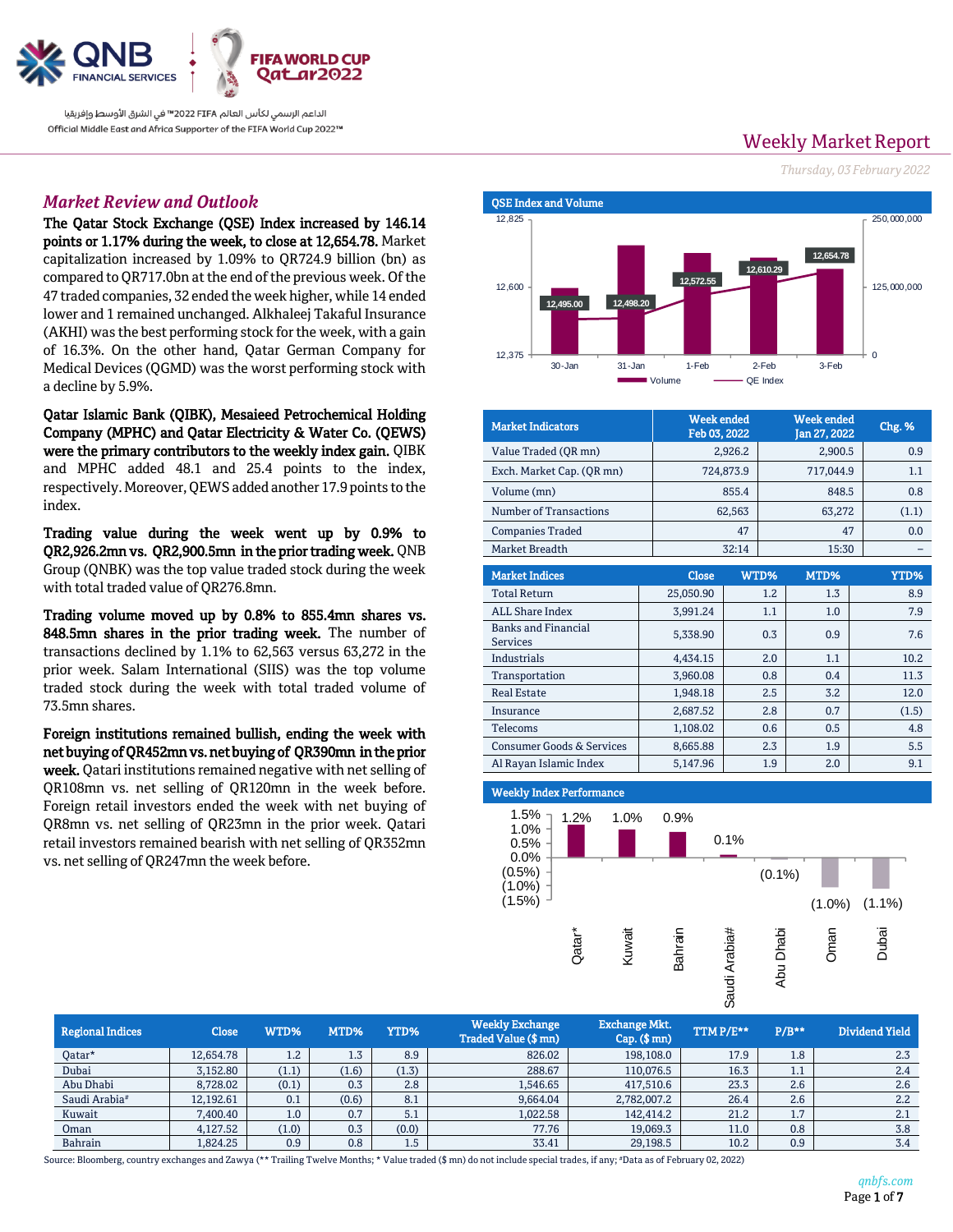- Biden to notify Congress of designating Qatar as a major non-NATO ally – Amir HH Sheikh Tamim bin Hamad Al Thani and President of the United States of America HE Joe Biden discussed the strong bilateral strategic relations between the two countries and ways of enhancing and promoting them in various fields. During the meeting held at the White House yesterday, the two sides also discussed the most prominent regional and international developments. In a statement at the outset of the meeting, HE the US President welcomed HH the Amir, saying: "Today I am honoured to be here with a good friend with whom we have had a wonderful relationship since I have been President, and then before. HH the Sheikh I want to welcome you to the White House."President Biden highlighted 50 years of partnership between the two countries, noting that the past year, the partnership has been central to many of the most vital US interests: Relocating tens of thousands of Afghans; maintaining stability in Gaza and providing lifesaving assistance to the Palestinians; deterring threats across the Middle East; and a lot more. President Biden noted that he will discuss with the Amir many issues including the security in the Gulf and in the broader Middle East, ensuring the stability of global energy supplies, continuing the work together to support the people of Afghanistan, and strengthening commercial and investment cooperation between the two countries. The President applauded the new deal that Qatar Airways Group signed with Boeing, considering it one of the largest deals that Boeing aircraft has ever had, and will support tens of thousands of good-paying jobs in the US. On the State of Qatar, President Biden said: "Qatar is a good friend, and a reliable and capable partner. And I am notifying Congress that I will designate Qatar as a major non-NATO ally to reflect the importance of our relationship. I think it's long overdue." The President thanked the Amir for the visit and for his commitment to the friendship between the two countries. Amir HH Sheikh Tamim bin Hamad Al Thani expressed his sincere thanks to President Biden for the warm meeting, and said that 2022 is a very important year as it marks the 50th anniversary of the diplomatic relationship between Qatar and the US, expressing his pride in these solid relations and what the two countries have achieved until now. (Peninsula Qatar)
- MARK's net profit declines 99.1% YoY and 99.2% QoQ in 4Q2021, misses our estimate – Masraf Al Rayan's (MARK) net profit declined 99.1% YoY (-99.2% QoQ) to QR4.4mn in 4Q2021, missing our estimate of QR623.1mn (variation of -99.3%). Total net income from financing and investing activities increased 7.4% YoY and 15% QoQ in 4Q2021 to QR1236.4mn. The company's total income came in at QR1364.1mn in 4Q2021, which represents an increase of 9.9% YoY (+13.5% QoQ). The bank's total assets stood at QR174bn at the end of December 31, 2021, up 43.7% YoY (+39.5% QoQ). Financing assets were QR120.6bn, registering a rise of 40.2% YoY (+38.6% QoQ) at the end of December 31, 2021. Customer current accounts rose 8.3% YoY and 6.7% QoQ to reach QR9.2bn at the end of December 31, 2021. Deposits closed at QR107bn, an increase of 55.2% compared to 2020. Shareholders' equity increased by 63.4% to

QR23.5bn. The capital adequacy ratio at year-end stood at a healthy 20.95%. MARK reported a net profit of QR1,718mn (QR1.7bn) for FY2021. The total income of the bank exceeded QR5,106mn. EPS amounted to QR0.218 in FY2021 as compared to QR0.290 in FY2020. The board has recommended (subject to QCB approval) to the Annual General Assembly the distribution of a cash dividend of 17% of the nominal share value that is QR0.17 per share. Commenting on the results, Masraf Al Rayan Chairman HE Sheikh Mohammed bin Hamad bin Qassim Al Thani said, "The year 2021 was a momentous year for Masraf Al Rayan. We announced our merger with Al Khalij Commercial Bank in January 2021 and completed it in December, creating one of the leading Shari'a-compliant lenders in the region with a robust capital position and strong liquidity. (QSE, QNBFS Research, Qatar Tribune)

- NLCS reports net loss of QR7.1mn in 4Q2021 Alijarah Holding (NLCS) reported net loss of QR7.1mn in 4Q2021 as compared to net profit of QR5.4mn in 4Q2020.The company's Total Revenues and Income came in at QR7.5mn in 4Q2021, which represents a decrease of 80.5% YoY (-38.0% QoQ). Loss per share amounted to QR0.030 in FY2021 as compared to earnings per share of QR0.026 in FY2020. (QSE)
- Mekdam Holding Group disclosed the annual financial statement of 2021 – Mekdam Holding Group discloses the interim financial statement for the twelve-month period ending 31st December, 2021. The financial statements revealed a net profit of QR28,555,792 in comparison to net profit QR23,578,016 for the same period of the previous year. Earnings per share (EPS) stood at QR0.571 for 2021 com-pared to EPS of QR0.472 in 2020. The Group's revenue also rose by 94.3 percent to QR284.3mn for the period ended December 31, 2021, from QR146.3mn in 2020. The Board has also recommended the distribution of dividends to shareholders at the rate of 75 percent of the company's capital. Cash dividends are distributed to shareholders at 35 percent of the company's capital, and free shares are distributed to shareholders at a rate of 40 percent. Mekdam's CEO Ehab Naser indicated that during 2021, the Group was able to sign new contracts worth QR625mn, exceeding its annual target. Contracts being implemented are valued at QR1.170bn, while the value of the remaining works stood at QR730mn. (QSE, Peninsula Qatar)
- QNCD's net profit declines 15.2% YoY and 21.3% QoQ in 4Q2021 – Qatar National Cement Company's (QNCD) net profit declined 15.2% YoY (-21.3% QoQ) to QR57.4mn in 4Q2021. EPS amounted to QR0.34 in FY2021 as compared to QR0.23 in FY2020. Company proposed cash dividends of QR0.300/share. (QSE)
- VFQS's bottom line rises 117.6% YoY and 91.4% QoQ in 4Q2021, above our estimate – Vodafone Qatar's (VFQS) net profit rose 117.6% YoY (+91.4% QoQ) to QR127mn in 4Q2021, above our estimate of QR69.4mn. The company's revenue came in at QR780.2mn in 4Q2021, which represents an increase of 32.7% YoY (+33.9% QoQ). EPS amounted to QR0.077 in FY2021 as compared to QR0.044 in FY2020. For the year ended December 31, 2021, VFQS has reported a net profit of QR327mn, an increase of 76.9% or QR142mn compared to the previous year mainly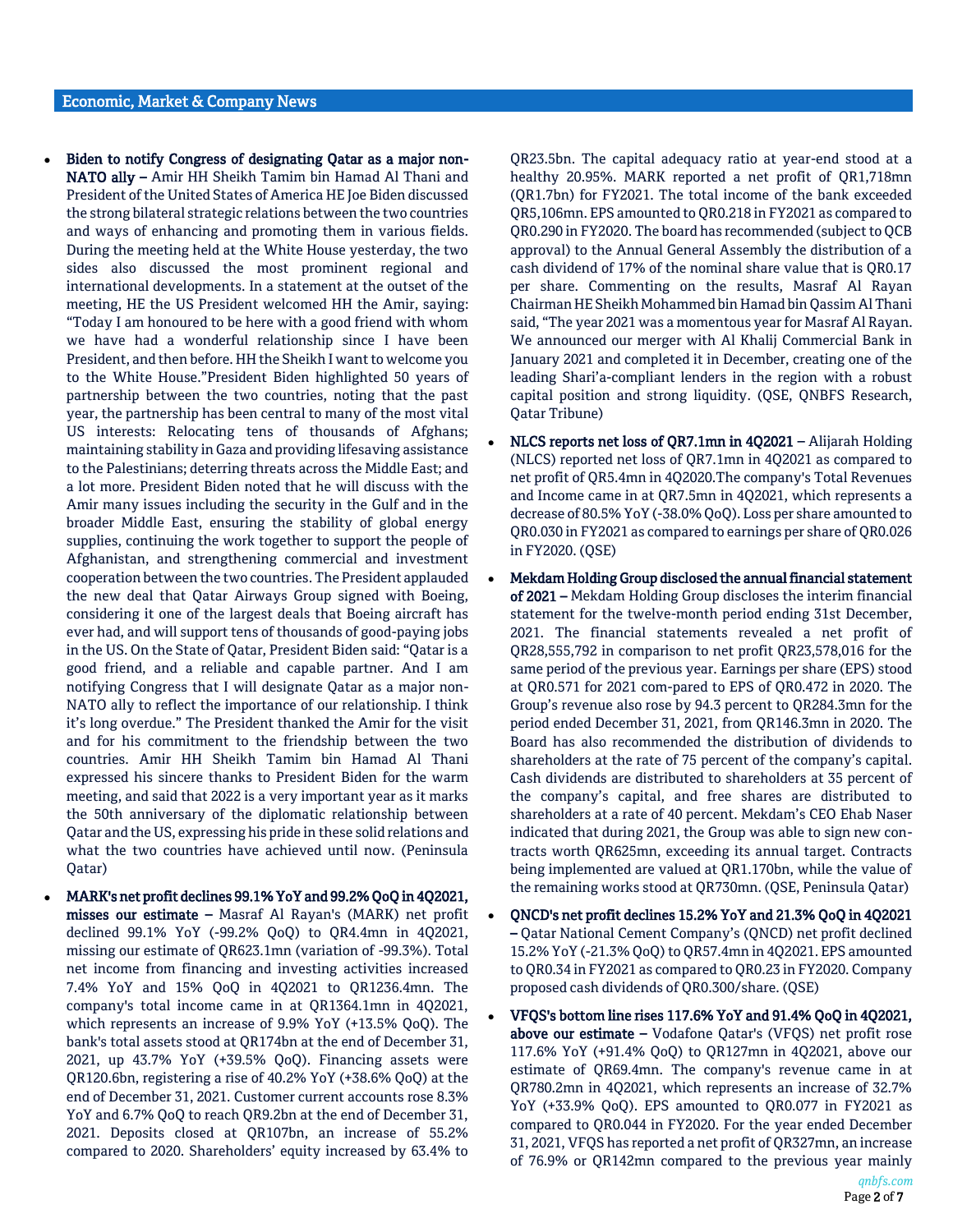driven by EBITDA growth, despite the impact of COVID -19. Total revenue for the year increased by 14.8% YoY to reach QR2.5bn due to continued growth in the company's postpaid, fixed broadband services (GigaHome), managed services and equipment and related services. Service revenue grew by 10.4% t to QR2.2bn. VFQS is now serving 1.9mn mobile customers representing a growth of 16.3% compared to the previous year, reflecting the Company's success in maintaining its growth trajectory. EBITDA surpassed QR1bn reflecting strong growth of QR223mn or 27.5% compared to the previous year, positively impacted by the higher service revenue and the continued cost optimization program. Consequently, EBITDA Margin improved by 4.1 percentage points to reach 40.8%. Based on VFQS' commitment to enhance shareholder value and the strong financial performance, the Board of Directors recommended the distribution of a cash dividend of 6% of the nominal share value, QR0.06 per share, which will be presented at the Company's next Annual General Assembly for approval. (QNB FS Research, QSE, Press Release)

- UDCD's bottom line rises 12.8% YoY and 237.4% QoQ in 4Q2021 – United Development Company's (UDCD) net profit attributable to equity shareholders rose 12.8% YoY (+237.4% QoQ) to QR146.7mn in 4Q2021. EPS amounted to QR0.092 in FY2021 as compared to QR0.064 in FY2020. For the year 2021, UDCD reported net profit of QR356mn and revenues of QR2bn. The net profit attributable to equity shareholders stood at QR326mn, with proposed dividends of 5.5%. (QSE, Peninsula Qatar)
- Qatar Insurance Company ranked as 'Top investment house' from MENA region for 4th year in a row - Qatar Insurance Company has been ranked as the 'Top Investment House' by The Asset magazine for the fourth year in a row. The survey ranked top investment houses in Asian G3 bonds (issued by Asian issuers in USD, EUR and JPY) based on the number of votes won where QIC garnered the most votes by their Astute Investors. (Gulf-Times.com)
- HSBC 'remains upbeat' on Qatar's near, long-term prospects -HSBC "remains upbeat" on Qatar's near and long -term prospects, with an already robust outlook now bolstered by rising oil prices and even stronger gains in natural gas receipts. "Trade data for the first ten months of 2021 gives a sense of the windfall higher energy receipts have brought, with export earnings receipts up more than 60% y - o -y, leaving Qatar with a trade surplus of around 30% of GDP," HSBC Global Research said on Thursday. "We estimate that these strong export gains underpinned a current account surplus of some 6% of GDP for the full year, a figure we expect to push toward 10% of GDP over our forecast period, even as import demand gains with the recovery in growth. "Rising oil and gas income coupled with significant spending restraint were also sufficient to push public finances back into surplus over the first three quarters of last year, with the full -year outturn likely to have run at over 3% of GDP – the strongest performance in the Gulf," noted Simon Williams, chief economist, (Central and Eastern Europe, Middle East and Africa – CEEMEA) at HSBC Bank. (Gulf - Times.com)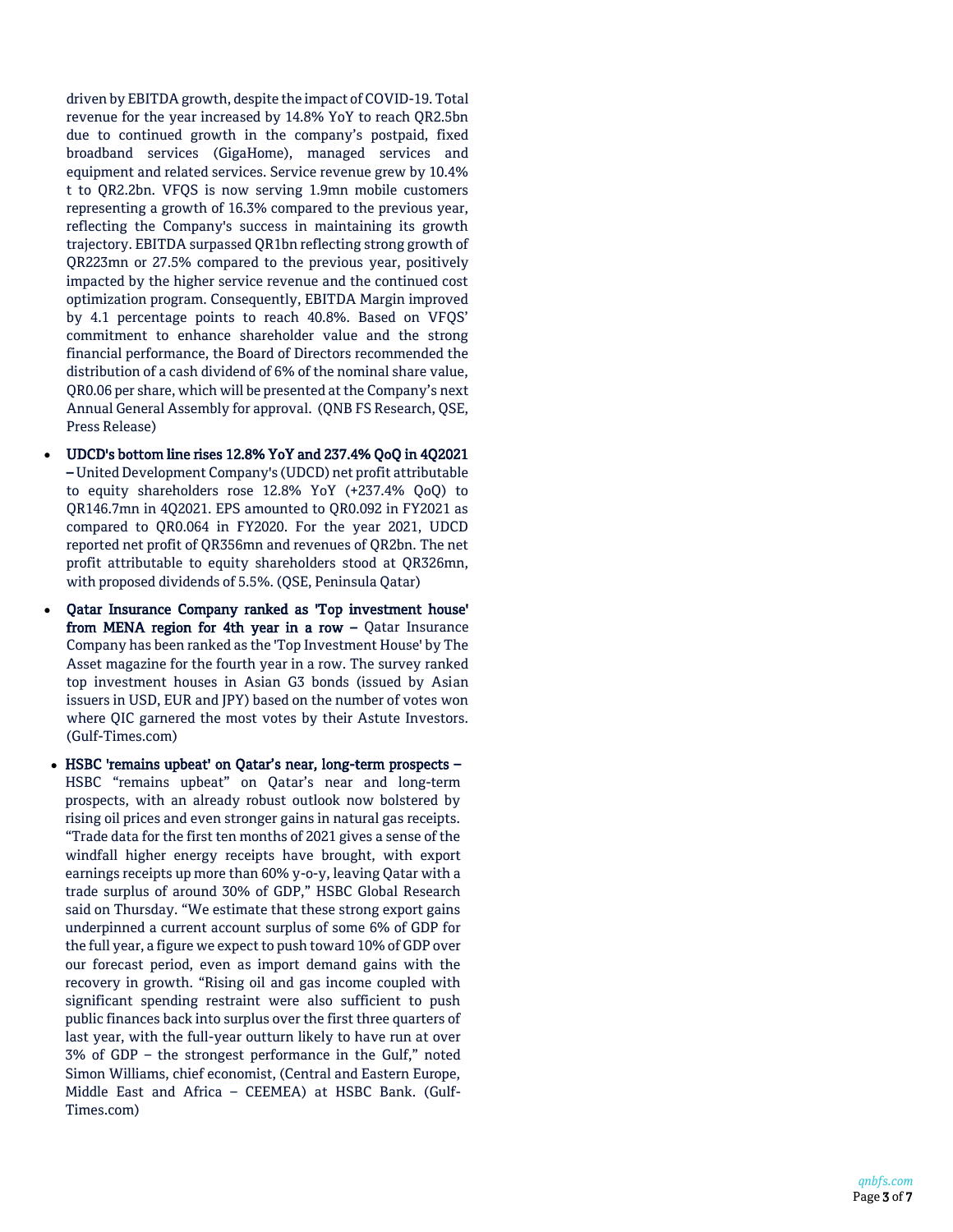# Qatar Stock Exchange





Source: Qatar Stock Exchange (QSE)

## Most Active Shares by Value (QR Million)



Source: Qatar Stock Exchange (QSE) Source: Qatar Stock Exchange (QSE)



Source: Qatar Stock Exchange (QSE) Source: Qatar Stock Exchange (QSE)

### Top Decliners



Source: Qatar Stock Exchange (QSE)

### Most Active Shares by Volume (Million)



#### Net Traded Value by Nationality (QR Million)

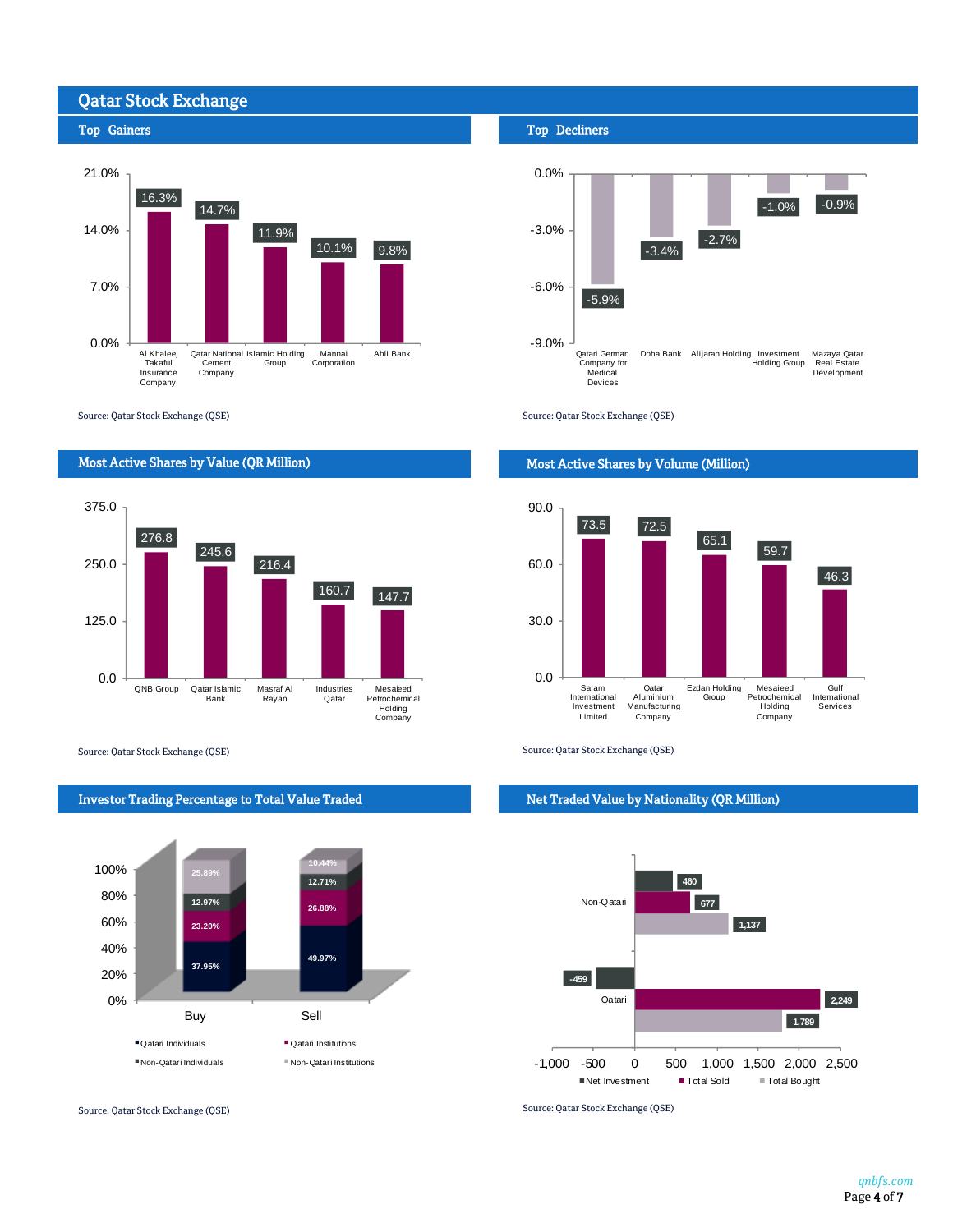# TECHNICAL ANALYSIS OF THE QSE INDEX



The QE Index managed to regain momentum against last week's stall signal, and closed higher by 1.2% from the previous week. The Index printed last 12,654.78. Thesis has not changed for the Index as the trend remains up and corrections can be used for better entries into the market. Our soft resistance remains around the 12,800 points then a hard resistance level at 13,000 points. We moved our weekly support level to the 11,800 points.

#### DEFINITIONS OF KEY TERMS USED IN TECHNICAL ANALYSIS

RSI (Relative Strength Index) indicator – RSI is a momentum oscillator that measures the speed and change of price movements. The RSI oscillates between 0 to 100. The index is deemed to be overbought once the RSI approaches the 70 level, indicating that a correction is likely. On the other hand, if the RSI approaches 30, it is an indication that the index may be getting oversold and therefore likely to bounce back.

MACD (Moving Average Convergence Divergence) indicator – The indicator consists of the MACD line and a signal line. The divergence or the convergence of the MACD line with the signal line indicates the strength in the momentum during the uptrend or downtrend, as the case may be. When the MACD crosses the signal line from below and trades above it, it gives a positive indication. The reverse is the situation for a bearish trend.

Candlestick chart – A candlestick chart is a price chart that displays the high, low, open, and close for a security. The 'body' of the chart is portion between the open and close price, while the high and low intraday movements form the 'shadow'. The candlestick may represent any time frame. We use a one-day candlestick chart (every candlestick represents one trading day) in our analysis.

Doji candlestick pattern – A Doji candlestick is formed when a security's open and close are practically equal. The pattern indicates indecisiveness, and based on preceding price actions and future confirmation, may indicate a bullish or bearish trend reversal.

Shooting Star/Inverted Hammer candlestick patterns – These candlestick patterns have a small real body (open price and close price are near to each other), and a long upper shadow (large intraday movement on the upside). The Shooting Star is a bearish reversal pattern that forms after a rally. The Inverted Hammer looks exactly like a Shooting Star, but forms after a downtrend. Inverted Hammers represent a potential bullish trend reversal.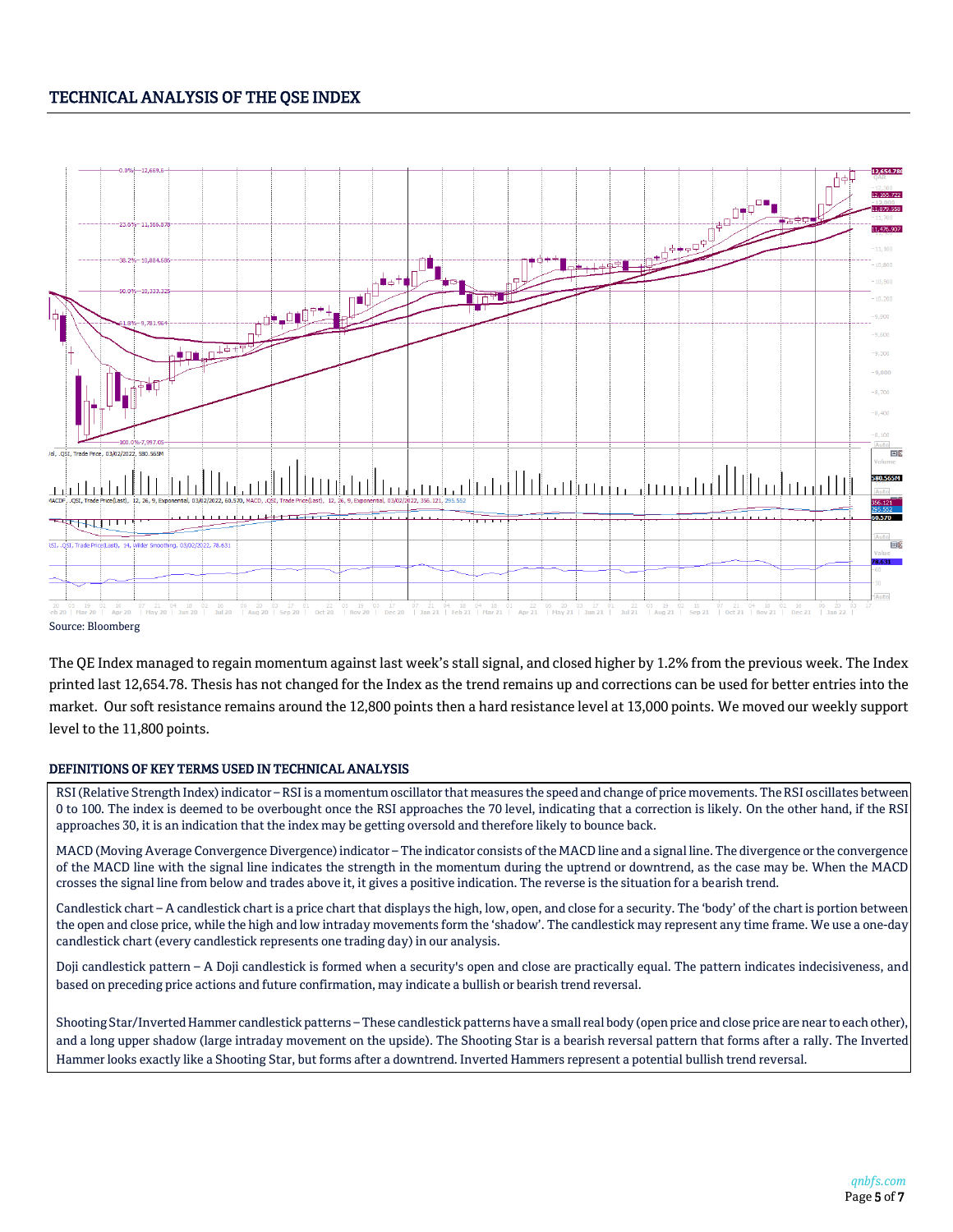| <b>Company Name</b>                   | Price<br><b>February 03</b> | % Change<br><b>WTD</b> | % Change<br><b>YTD</b> | Market Cap.<br><b>QR Million</b> | <b>TTM</b><br>P/E | P/B | Div.<br>Yield |
|---------------------------------------|-----------------------------|------------------------|------------------------|----------------------------------|-------------------|-----|---------------|
| <b>Qatar National Bank</b>            | 21.80                       | (0.37)                 | 7.97                   | 201,354                          | 16.5              | 2.6 | 2.1           |
| Qatar Islamic Bank                    | 20.16                       | 2.86                   | 9.98                   | 47,637                           | 14.2              | 2.3 | 2.0           |
| Commercial Bank of Qatar              | 7.12                        | (0.14)                 | 5.56                   | 28,833                           | 14.0              | 1.6 | 1.4           |
| Doha Bank                             | 2.94                        | (3.35)                 | (8.13)                 | 9,115                            | 14.5              | 0.9 | 2.6           |
| Al Ahli Bank                          | 4.50                        | 9.76                   | 17.49                  | 10,933                           | 15.3              | 1.7 | $3.3\,$       |
| Qatar International Islamic Bank      | 10.28                       | 2.91                   | 11.62                  | 15,561                           | 17.2              | 2.4 | 3.2           |
| Masraf Al Rayan                       | 5.02                        | (0.26)                 | 8.10                   | 46,649                           | 22.4              | 1.9 | 3.4           |
| <b>Qatar First Bank</b>               | 1.79                        | (0.67)                 | (0.06)                 | 1,252                            | 10.6              | 2.3 | N/A           |
| National Leasing                      | 0.89                        | (2.73)                 | (5.32)                 | 440                              | N/A               | 0.7 | 2.8           |
| Dlala Holding                         | 1.37                        | 6.14                   | 10.62                  | 388                              | 25.1              | 1.7 | N/A           |
| Qatar & Oman Investment               | 0.82                        | 0.00                   | 0.25                   | 257                              | 45.5              | 0.9 | N/A           |
| Islamic Holding Group                 | 4.03                        | 11.91                  | 2.15                   | 228                              | 40.3              | 1.6 | 1.2           |
| <b>Banking and Financial Services</b> |                             |                        |                        | 362,648                          |                   |     |               |
| Zad Holding                           | 17.20                       | 3.61                   | 2.99                   | 4,484                            | 23.2              | 3.0 | 3.7           |
| Qatar German Co. for Medical Devices  | 2.66                        | (5.91)                 | (16.32)                | 307                              | 100.8             | 9.3 | N/A           |
| Salam International Investment        | 0.85                        | (0.35)                 | 3.79                   | 972                              | N/A               | 0.6 | N/A           |
| Baladna                               | 1.51                        | 0.67                   | 4.15                   | 2,861                            | N/A               | 1.3 | 3.5           |
| Medicare Group                        | 8.64                        | 2.31                   | 1.61                   | 2,430                            | 27.0              | 2.4 | 20.8          |
| Qatar Cinema & Film Distribution      | 3.68                        | 1.60                   | 3.61                   | 231                              | 75.2              | 1.7 | 2.7           |
| Qatar Fuel                            | 19.50                       | 2.58                   | 6.67                   | 19,388                           | 20.0              | 2.1 | 2.4           |
| Qatar Meat and Livestock              | 3.58                        | 1.79                   | (0.47)                 | 644                              | N/A               | 2.0 | 2.8           |
| Mannai Corp.                          | 8.70                        | 10.06                  | 83.13                  | 3,967                            | 9.9               | 1.9 | 0.1           |
| Al Meera Consumer Goods               | 19.75                       | 0.51                   | 0.77                   | 3,950                            | 21.9              | 2.6 | 4.6           |
| <b>Consumer Goods and Services</b>    |                             |                        |                        | 39,234                           |                   |     |               |
| Qatar Industrial Manufacturing        | 3.44                        | 6.74                   | 11.99                  | 1,634                            | 13.4              | 1.0 | 2.9           |
| <b>Qatar National Cement</b>          | 6.50                        | 14.72                  | 27.45                  | 4,248                            | 18.8              | 1.4 | 3.1           |
| <b>Industries Qatar</b>               | 16.77                       | (0.06)                 | 8.26                   | 101,459                          | 15.3              | 2.7 | 2.0           |
| Qatari Investors Group                | 2.28                        | 4.11                   | 2.70                   | 2,835                            | 20.6              | 1.0 | 2.6           |
| Qatar Electricity and Water           | 18.05                       | 3.74                   | 8.73                   | 19,855                           | 15.1              | 1.8 | 3.5           |
| Aamal                                 | 1.10                        | 3.77                   | 1.48                   | 6,930                            | 28.8              | 0.9 | 3.6           |
| <b>Gulf International Services</b>    | 1.76                        | (0.79)                 | 2.62                   | 3,273                            | N/A               | 1.0 | N/A           |
| Mesaieed Petrochemical Holding        | 2.54                        | 5.62                   | 21.29                  | 31,848                           | 19.4              | 1.9 | 1.6           |
| <b>Invesment Holding Group</b>        | 1.27                        | (1.01)                 | 3.25                   | 1,053                            | 53.0              | 1.2 | N/A           |
| <b>Qatar Aluminum Manufacturing</b>   | 2.02                        | 3.32                   | 12.33                  | 11,289                           | 18.7              | 1.9 | 1.7           |
| Industrials                           |                             |                        |                        | 184,422                          |                   |     |               |
| Qatar Insurance                       | 2.62                        | 1.40                   | (4.87)                 | 8,544                            | 16.1              | 1.0 | N/A           |
| QLM Life & Medical Insurance          | 5.15                        | 1.98                   | 1.98                   | 1,803                            | N/A               | 3.0 | N/A           |
| Doha Insurance                        | 1.87                        | (0.64)                 | (2.45)                 | 937                              | 13.3              | 0.8 | 5.3           |
| Qatar General Insurance & Reinsurance | 2.14                        | 7.00                   | 7.00                   | 1,873                            | 14.5              | 0.4 | $\rm N/A$     |
| Al Khaleej Takaful Insurance          | 3.87                        | 16.31                  | 7.58                   | 989                              | 20.3              | 1.9 | 1.3           |
| Qatar Islamic Insurance               | 8.30                        | 0.73                   | 3.75                   | 1,245                            | 16.1              | 3.1 | 3.9           |
| Insurance                             |                             |                        |                        | 15,389                           |                   |     |               |
| United Development                    | 1.74                        | 5.71                   | 12.99                  | 6,161                            | 17.3              | 0.6 | 2.9           |
| <b>Barwa Real Estate</b>              | 3.48                        | 0.93                   | 13.69                  | 13,538                           | 11.0              | 0.7 | 3.6           |
| Ezdan Real Estate                     | 1.46                        | 0.34                   | 8.87                   | 38,726                           | 100.7             | 1.2 | N/A           |
| Mazaya Qatar Real Estate Development  | 0.90                        | (0.88)                 | (1.96)                 | 1,044                            | 34.0              | 0.8 | 3.3           |
| <b>Real Estate</b>                    |                             |                        |                        |                                  |                   |     |               |
| Ooredoo                               | 7.30                        | 0.69                   | 3.99                   | 59,469<br>23,383                 | N/A               | 1.1 | 3.4           |
|                                       | 1.78                        | 0.28                   |                        |                                  | 22.8              | 1.6 |               |
| Vodafone Qatar                        |                             |                        | 6.48                   | 7,503                            |                   |     | 2.8           |
| <b>Telecoms</b>                       |                             |                        |                        | 30,886                           |                   |     |               |
| Qatar Navigation (Milaha)             | 8.70                        | (0.32)                 | 13.93                  | 9,887                            | 30.2              | 0.7 | 3.4           |
| <b>Gulf Warehousing</b>               | 4.73                        | 4.88                   | 4.23                   | 277                              | 12.3              | 1.3 | 2.1           |
| Qatar Gas Transport (Nakilat)         | 3.64                        | 1.14                   | 10.30                  | 20,167                           | 15.8              | 2.5 | 3.0           |
| <b>Transportation</b>                 |                             |                        |                        | 30,331                           |                   |     |               |
| <b>Qatar Exchange</b>                 |                             |                        |                        | 724,874                          |                   |     |               |